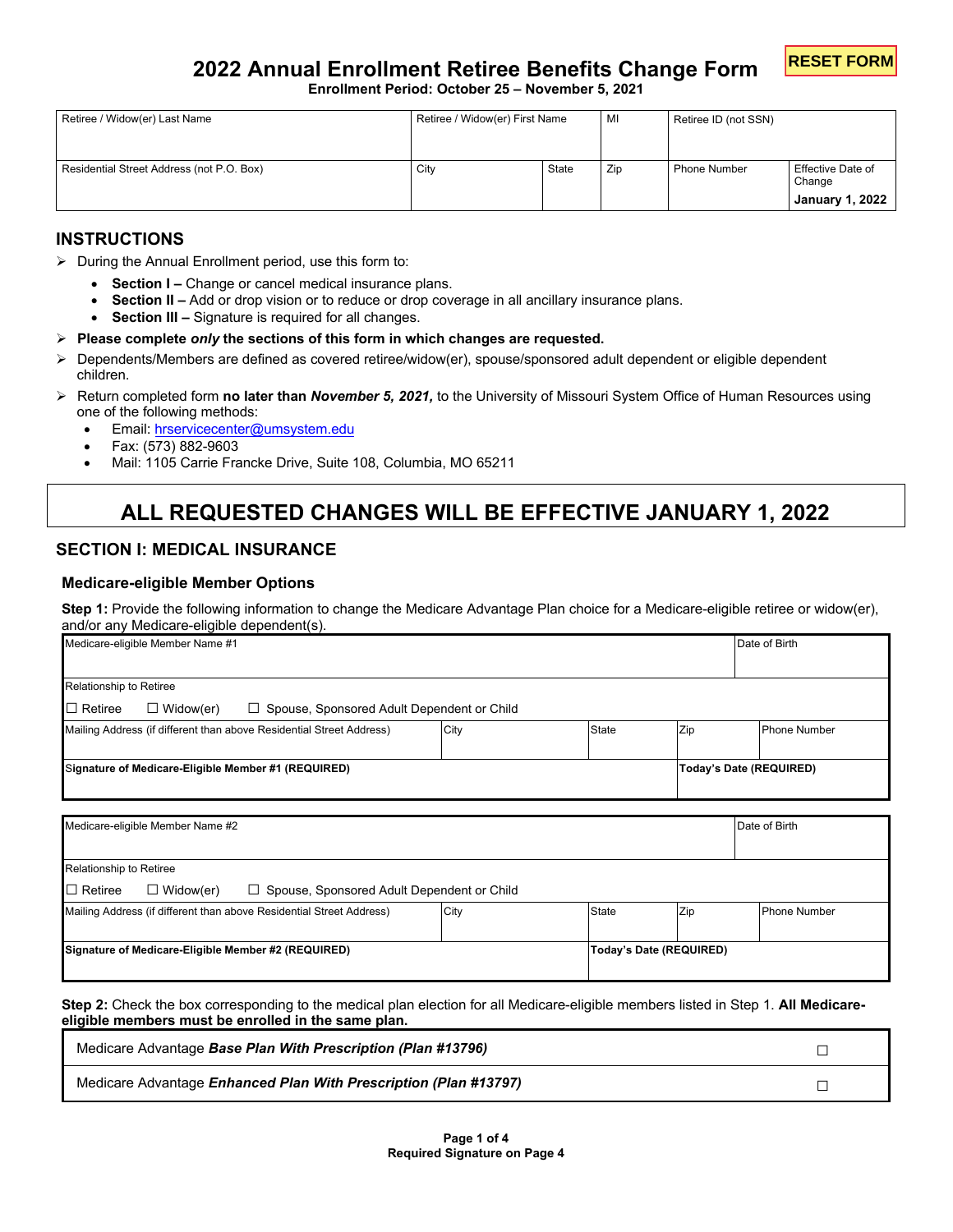| Retiree/Widow(er) Last Name | Retiree/Widow(er) First Name | MI | Retiree ID (not SSN) |
|-----------------------------|------------------------------|----|----------------------|
|                             |                              |    |                      |

### **Non-Medicare-eligible Member Options**

**Step 3**: Provide the following information to change the medical plan choice for a non-Medicare-eligible retiree or widow(er), and/or any non-Medicare-eligible dependent(s).

| Non-Medicare-Eligible Member Name | <b>Relationship to Retiree</b>             | Date of Birth |
|-----------------------------------|--------------------------------------------|---------------|
|                                   | Retiree<br>Widow(er)<br>Ш                  |               |
|                                   | Spouse, Sponsored Adult Dependent or Child |               |
|                                   | $\Box$ Widow(er)<br>Retiree<br>П           |               |
|                                   | Spouse, Sponsored Adult Dependent or Child |               |
|                                   | Widow(er)<br>Retiree<br>ΙI                 |               |
|                                   | Spouse, Sponsored Adult Dependent or Child |               |

**Step 4**: Check the box corresponding to the medical plan election for all non-Medicare-eligible members listed in Step 3. **All non-Medicare eligible members must be enrolled in the same plan.**

| <b>Retiree Health PPO Plan*</b> |  |
|---------------------------------|--|
| Retiree Healthy Savings Plan**  |  |

\*This plan is different from the PPO Plan offered to active employees. The active PPO Plan and Custom Network Plans are not available for retiree enrollment. Please refer t[o umurl.us/retireeppo f](http://umurl.us/retireeppo)or information about this plan.

\*\* If you wish to enroll in a Health Savings Account (HSA) in conjunction with your Retiree Healthy Savings Plan, contact an HSA provider directly and open the HSA of your choice. Your HSA will be an individual account and may require a monthly administration fee.

### **Cancel Medical Plan Enrollment for Retiree and/or Dependents\***

#### **Medicare-eligible** *and* **Non-Medicare Eligible Members**

| <b>Cancel</b> coverage for retiree or widow(er) and/or dependent(s) listed below* |  |
|-----------------------------------------------------------------------------------|--|
| (Retiree/Widow(er) must retain coverage in order to continue dependent coverage.) |  |
|                                                                                   |  |
| I understand if coverage is cancelled it cannot be reinstated at a future date.   |  |

Provide the following information **only** if you want to cancel UM System medical coverage for the listed retiree or widow(er) and/or dependent(s).

| Name of Covered Member #1                                                          | Date of Birth<br>Cancel UM System Medical Coverage* |                                    |
|------------------------------------------------------------------------------------|-----------------------------------------------------|------------------------------------|
|                                                                                    |                                                     |                                    |
| Relationship to Retiree                                                            |                                                     |                                    |
| $\Box$ Widow(er)<br>□ Spouse, Sponsored Adult Dependent or Child<br>I⊡ Retiree     |                                                     |                                    |
| Signature of Covered Member #1* (REQUIRED)<br>Today's Date (REQUIRED)              |                                                     |                                    |
|                                                                                    |                                                     |                                    |
| Name of Covered Member #2                                                          | Date of Birth                                       | Cancel UM System Medical Coverage* |
|                                                                                    |                                                     |                                    |
| Relationship to Retiree                                                            |                                                     |                                    |
| □ Spouse, Sponsored Adult Dependent or Child<br>$\Box$ Widow(er)<br>$\Box$ Retiree |                                                     |                                    |
| Signature of Covered Member #2* (REQUIRED)                                         |                                                     | Today's Date (REQUIRED)            |
|                                                                                    |                                                     |                                    |

\* Retiree and/or dependent(s) will be **ineligible to re-enroll** in medical insurance at a future date if coverage is cancelled.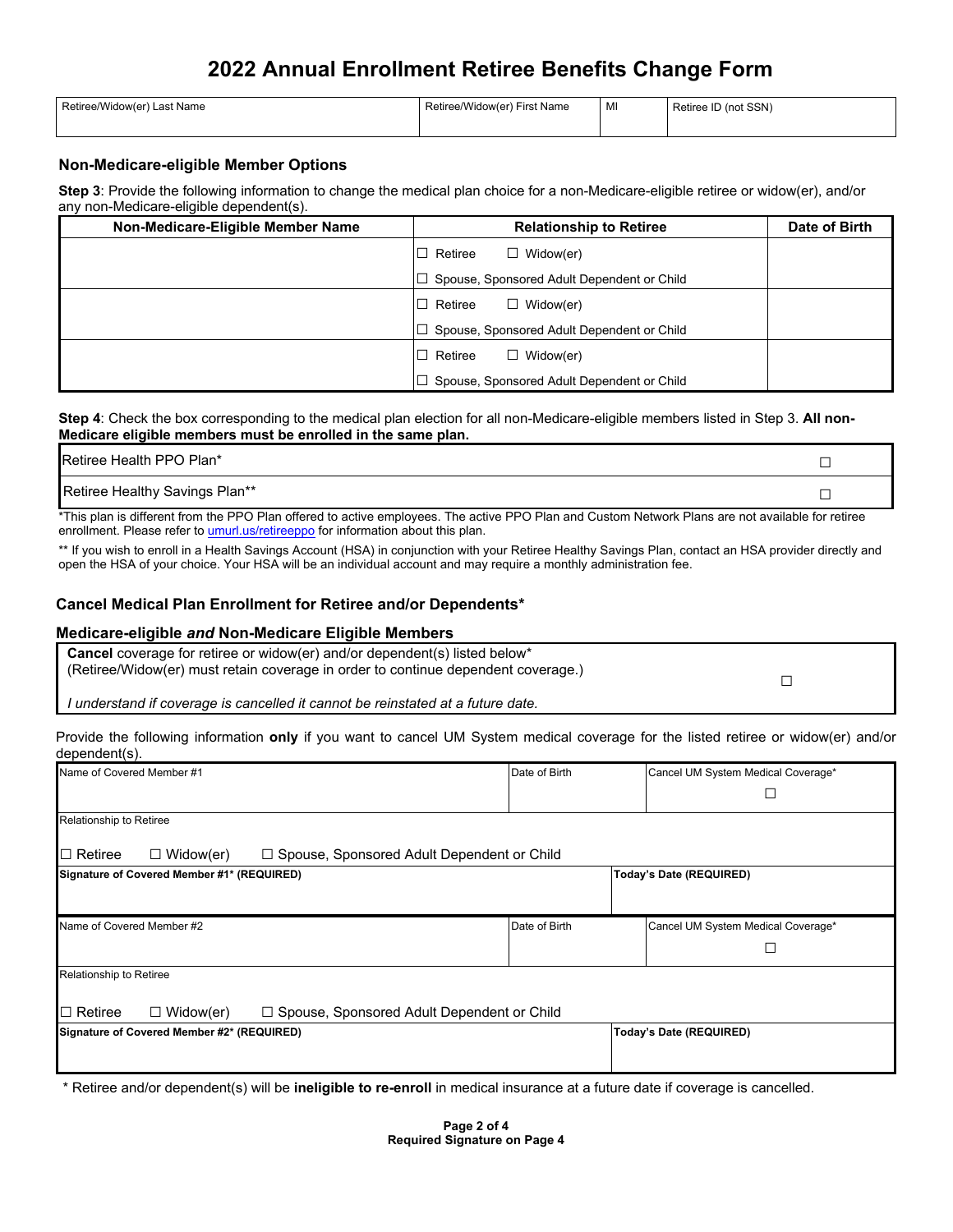| Retiree/Widow(er) Last Name | Retiree/Widow(er) First Name | MI | Retiree ID (not SSN) |
|-----------------------------|------------------------------|----|----------------------|
|                             |                              |    |                      |

# **SECTION II: ANCILLARY INSURANCE PLANS**

**Vision Plan** Changes to vision coverage may only occur during Retiree Annual Enrollment. *(Check only one box to make your election change.)* 

| <b>Elect</b> vision coverage*                      |  | Self + Spouse Self + Children Self + Family |                               |
|----------------------------------------------------|--|---------------------------------------------|-------------------------------|
|                                                    |  |                                             |                               |
|                                                    |  | <b>Self Only</b>                            | Self + Spouse Self + Children |
| $OR$ – Reduce vision coverage to the following*    |  |                                             |                               |
| OR – <b>Cancel</b> vision coverage for all members |  |                                             |                               |

#### \*Provide the following information for dependent(s) to be covered under the Vision Plan.

| <b>Dependent Name</b> | Relationship | Date of Birth |
|-----------------------|--------------|---------------|
|                       |              |               |
|                       |              |               |
|                       |              |               |

### **Dental Plan** *(Check only one box to make your election change.)*

| <b>Reduce</b> this coverage to the following:<br>l understand if coverage is reduced it cannot be reinstated at a future date. | <b>Self Only</b> | Self + Spouse | Self + Children |
|--------------------------------------------------------------------------------------------------------------------------------|------------------|---------------|-----------------|
| Name(s) of dependent(s) to cancel from dental coverage:                                                                        |                  |               |                 |
| Name #1<br>Name #2                                                                                                             |                  |               |                 |
|                                                                                                                                |                  |               |                 |

### **Basic Life\*** *(check only one box to make your election change)*

| <b>Reduce</b> this coverage to the following:                                                                  | <b>Basic Life A</b>            |
|----------------------------------------------------------------------------------------------------------------|--------------------------------|
| I understand if coverage is reduced it cannot be reinstated at a future date.                                  | (100% paid by UM, \$0 premium) |
| OR - <b>Cancel</b> coverage<br>I understand if coverage is cancelled it cannot be reinstated at a future date. |                                |

\*Basic Life coverage levels reduce automatically with age and coverage ends at end of the year in which you turn age 70.

### **Accidental Death and Dismemberment (AD&D)\*** *(check only one box to make your election)*

| change)                                                                                                                        | \$10,000              | \$25,000                                            | \$50,000           |
|--------------------------------------------------------------------------------------------------------------------------------|-----------------------|-----------------------------------------------------|--------------------|
| <b>Reduce</b> this coverage to the following:<br>I understand if coverage is reduced it cannot be reinstated at a future date. | (max if age $75-79$ ) | (max if age $70-74$ )                               | (max under age 70) |
|                                                                                                                                |                       | $\Box$ Self $\Box$ Family $\Box$ Self $\Box$ Family | $\Box$ Self        |
| <b>OR-Cancel coverage</b><br>I understand if coverage is cancelled it cannot be reinstated at a future date.                   |                       |                                                     |                    |

\*AD&D coverage levels reduce automatically with age and coverage ends at end of the year in which you turn age 80.

## **Additional Life Insurance** *(check only one box to make your election change)*

| <b>Reduce</b> this coverage to the following:                                                           | 1X | 2X | <b>Flat Amount</b> (multiple of \$5,000,<br>minimum of $$20,000$ ) |
|---------------------------------------------------------------------------------------------------------|----|----|--------------------------------------------------------------------|
| I understand if coverage is reduced it cannot be reinstated at a future date.                           |    |    |                                                                    |
| OR - Cancel coverage<br>I understand if coverage is cancelled it cannot be reinstated at a future date. |    |    |                                                                    |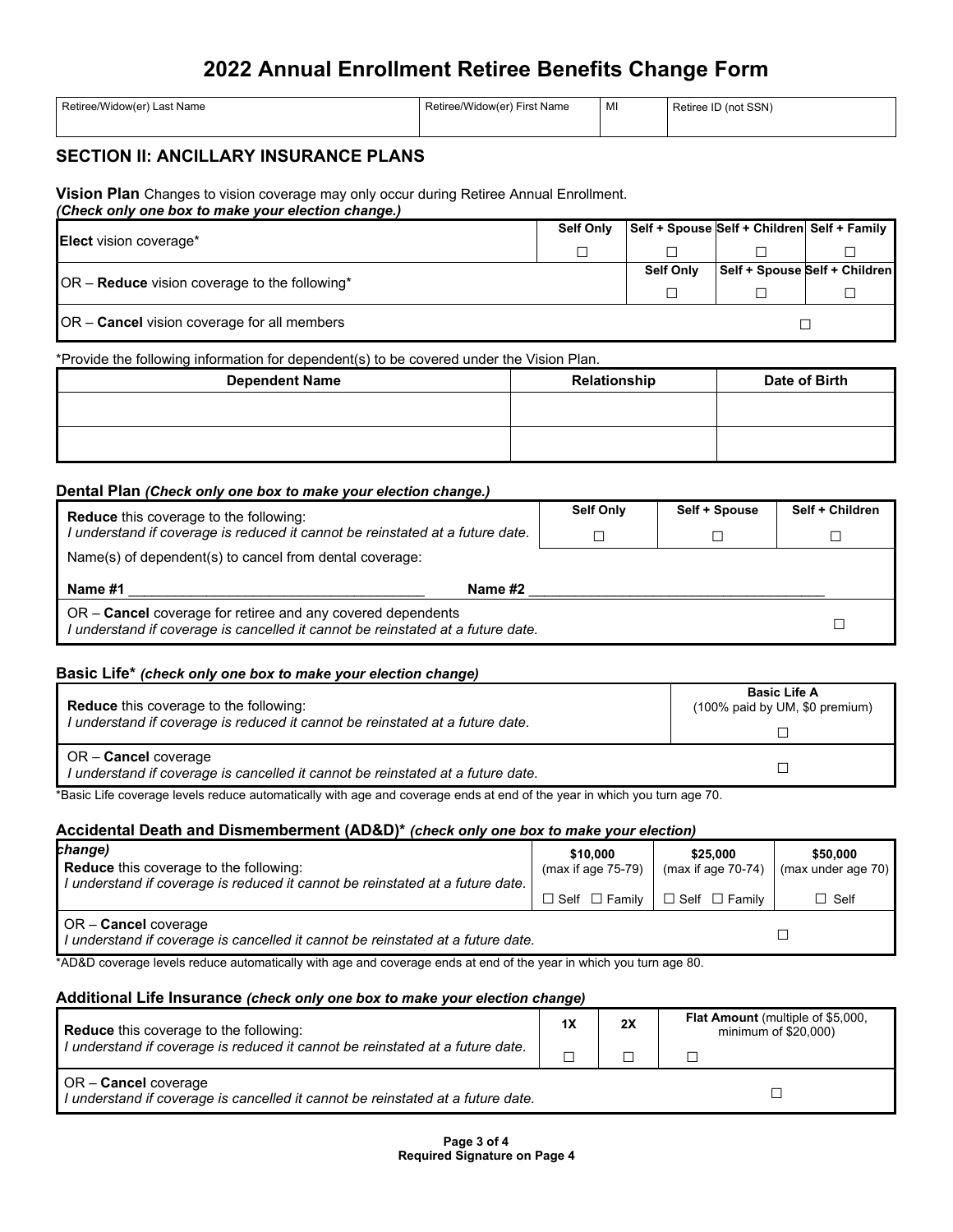| Retiree/Widow(er) Last Name | Retiree/Widow(er) First Name | MI | Retiree ID (not SSN) |
|-----------------------------|------------------------------|----|----------------------|
|-----------------------------|------------------------------|----|----------------------|

#### **Dependent Life Insurance Plans\*** *(check only one box per plan to make your election changes)*

### **Child Life\***

| <b>Reduce</b> this coverage to the following:                                                                    | \$5,000 | \$10,000 | \$15,000 | \$20,000 |
|------------------------------------------------------------------------------------------------------------------|---------|----------|----------|----------|
| I understand if coverage is reduced it cannot be<br>reinstated at a future date.                                 |         |          |          |          |
| $OR -$ <b>Cancel</b> coverage<br>I understand if coverage is cancelled it cannot be reinstated at a future date. |         |          |          |          |

**\***Retiree acknowledges that dependent(s) remains eligible for coverage per the plan. It is the responsibility of the retiree to contact the UM Office of Human Resources if a dependent loses eligibility. For eligibility and other information, visi[t umurl.us/life.](https://mailmissouri.sharepoint.com/sites/AnnualEnrollment-Ogrp/Shared%20Documents/AE%202020%20(OE21)/Retiree/www.umsystem.edu/totalrewards/retirement/life_insurance)

### **Spouse Life**

| <b>Reduce</b> this coverage to the following:                                                               | \$10,000 | \$20,000 | \$30,000 | \$40,000 |
|-------------------------------------------------------------------------------------------------------------|----------|----------|----------|----------|
| I understand if coverage is reduced it cannot be<br>reinstated at a future date.                            |          |          |          |          |
| $OR$ – Cancel coverage<br>  I understand if coverage is cancelled it cannot be reinstated at a future date. |          |          |          |          |

# **SECTION III: ACKNOWLEDGEMENTS AND AUTHORIZATION**

#### **Acknowledgments**

I acknowledge that in the event that I or any of my dependents experience a change in eligibility or wish to discontinue coverage under the Plan, it is the retiree's responsibility to contact the UM System Office of Human Resources and complete the appropriate election forms. Coverage will not be terminated retroactively and no retroactive refunds will be processed. Coverage will be terminated effective the first day of the month following the receipt of the completed discontinuation of coverage election forms.

For members enrolled in a Medicare Advantage Plan:

I understand the Group Medicare Advantage Plans (PPO) are administrated by UnitedHealthcare® on behalf of Centers for Medicaid and Medicare (CMS) and that I will receive a pre-enrollment kit that includes a Statement of Understanding. If I have any questions regarding this material, I understand I should contact UnitedHealthcare® for additional information.

#### **Election Authorization**

I hereby make the above elections and authorize the University of Missouri System to deduct/redirect the appropriate amounts from my benefit for the coverages elected. (I also hereby authorize the appropriate providers to release any documentation necessary for treatment, payment and health care operations for mine or my dependents' claims.)

I understand it is my responsibility to inform the UM System Office of Human Resources immediately of desired changes in coverage and/or changes in my family status or personal information that affect my benefit coverage or eligibility.

I acknowledge and agree that this document may be signed by electronic signature, which shall be considered an original signature for all purposes and shall have the same force and effect as an original signature. "Electronic signature" shall include faxed versions of an original signature, electronically scanned and transmitted versions of an original signature, and typed signature in a fillable form or typed signature via Adobe Pro.

\_\_\_\_\_\_\_\_\_\_\_\_\_\_\_\_\_\_\_\_\_\_\_\_\_\_\_\_\_\_\_\_\_\_\_\_\_\_\_\_\_\_\_\_\_\_\_\_\_\_\_\_\_\_\_\_\_ \_\_\_\_\_\_\_\_\_\_\_\_\_\_\_\_\_\_\_\_\_\_\_\_\_\_\_\_\_

Printed Name of Retiree / Widow(er) / Authorized Signee **Phone Aumber** Phone Number

**Signature of Retiree / Widow(er) / Authorized Signee (REQUIRED) Today's Date (REQUIRED)**

#### **Availability of Summary Health Information**

As a University of Missouri System retiree, the health benefits available to you represent a significant component of your total retirement package. They also provide important protection for you and your family in the case of illness or injury.

Your plan offers a series of health coverage options. Choosing a health coverage option is an important decision. To help you make an informed choice, your plan makes available a Summary of Benefits and Coverage (SBC), which summarizes important information about any health coverage option in a standard format, to help you compare across options.

The SBC, along with a uniform glossary of terms commonly used in health care coverage, is available on the web at [umurl.us/SBC.](http://umurl.us/SBC) Paper copies are also available, free of charge, by calling the HR Service Center at 573-882-2146.

 $\_$  , and the state of the state of the state of the state of the state of the state of the state of the state of the state of the state of the state of the state of the state of the state of the state of the state of the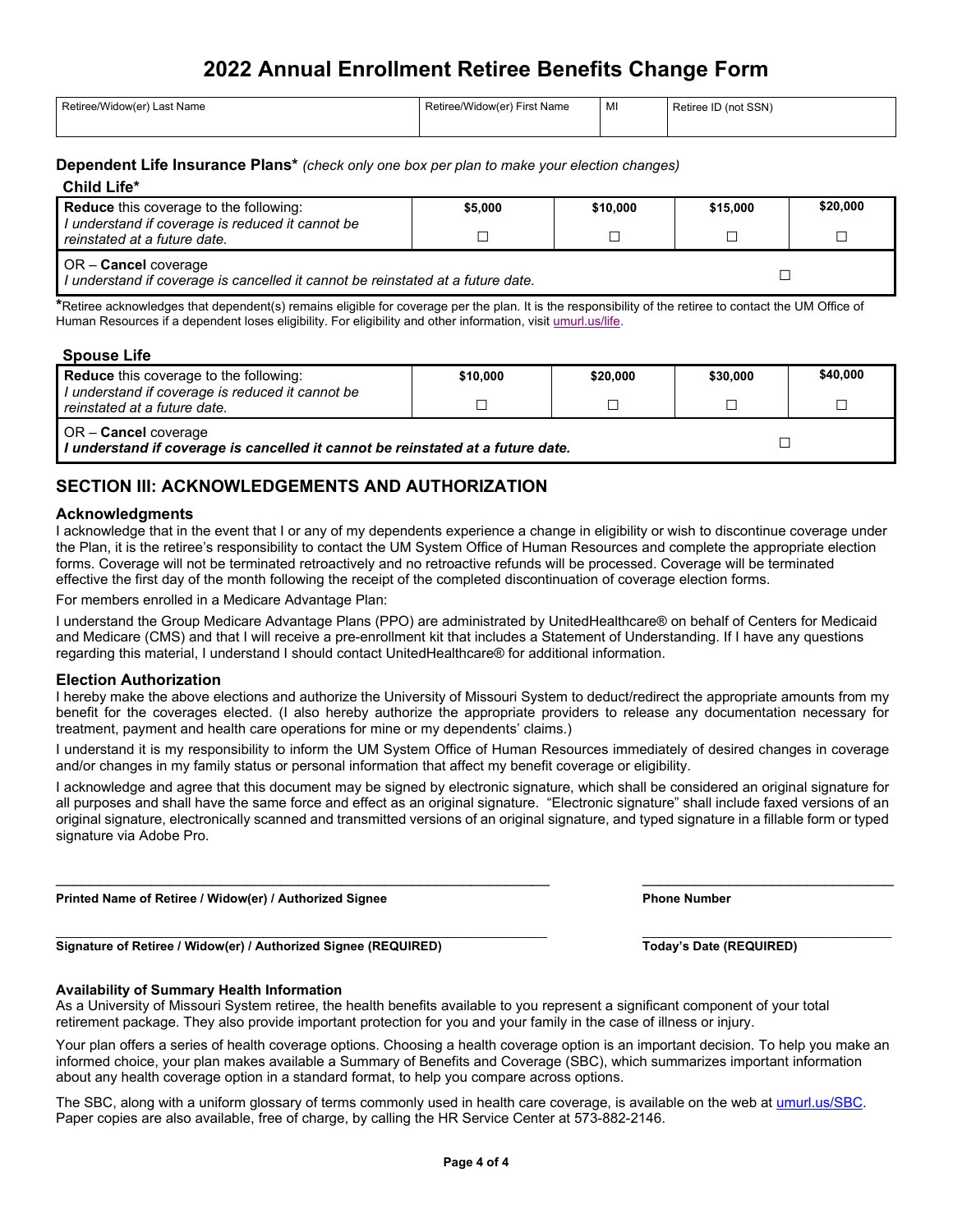# **University of Missouri – Retiree Beneficiary Designation Information**

| Retiree Last Name                         | Retiree First Name |       |     | MI | Retiree ID (not SSN) |                          |
|-------------------------------------------|--------------------|-------|-----|----|----------------------|--------------------------|
| Residential Street Address (not P.O. Box) | City               | State | Zip |    | <b>Phone Number</b>  | Effective Date of Change |

Please complete the following beneficiary designation. If there are any additional beneficiary(ies) beyond those that will fit on this form, list them on a separate sheet. Return completed form to the University of Missouri System Office of Human Resources using one of the following methods:

**\_\_\_\_\_\_\_\_\_\_\_\_\_\_\_\_\_\_\_\_\_\_\_\_\_\_\_\_\_\_\_\_\_\_\_\_\_\_\_\_\_\_\_\_\_\_\_\_\_\_\_\_\_\_\_\_\_\_\_\_\_\_\_\_\_\_\_\_\_\_\_\_\_\_\_\_\_\_\_\_\_\_\_\_\_\_\_\_**

- Email: [hrservicecenter@umsystem.edu](mailto:hrservicecenter@umsystem.edu)
- Fax: (573) 882-9603
- Mail: 1105 Carrie Francke Dr, Suite 108, Columbia, MO 65211

#### **Basic Life Insurance Plan Beneficiary(ies) Primary**

| .       |               |              |                        |           |
|---------|---------------|--------------|------------------------|-----------|
| 1) Name | Date of birth | Relationship | Social Security number | Share (%) |
|         |               |              |                        |           |
|         |               |              |                        |           |
| Address |               |              | <b>Phone Number</b>    |           |
|         |               |              |                        |           |
|         |               |              |                        |           |
|         |               |              |                        |           |
| 2) Name | Date of birth | Relationship | Social Security number | Share (%) |
|         |               |              |                        |           |
|         |               |              |                        |           |
| Address |               |              | <b>Phone Number</b>    |           |
|         |               |              |                        |           |
|         |               |              |                        |           |

## **Contingent**

| oonungon.      |               |              |                        |                     |           |
|----------------|---------------|--------------|------------------------|---------------------|-----------|
| 1) Name        | Date of birth | Relationship | Social Security number |                     | Share (%) |
|                |               |              |                        |                     |           |
|                |               |              |                        |                     |           |
| Address        |               |              |                        | <b>Phone Number</b> |           |
|                |               |              |                        |                     |           |
|                |               |              |                        |                     |           |
| 2) Name        | Date of birth | Relationship | Social Security number |                     | Share (%) |
|                |               |              |                        |                     |           |
|                |               |              |                        |                     |           |
| <b>Address</b> |               |              |                        | <b>Phone Number</b> |           |
|                |               |              |                        |                     |           |
|                |               |              |                        |                     |           |

### **Accidental Death & Dismemberment Insurance Plan Beneficiary(ies)**

| Primary        |               |              |                        | ٦                   | Beneficiary(ies) same as Life Insurance |
|----------------|---------------|--------------|------------------------|---------------------|-----------------------------------------|
| 1) Name        | Date of birth | Relationship | Social Security number |                     | Share (%)                               |
| <b>Address</b> |               |              |                        | <b>Phone Number</b> |                                         |
| 2) Name        | Date of birth | Relationship | Social Security number |                     | Share (%)                               |
| <b>Address</b> |               |              |                        | <b>Phone Number</b> |                                         |

## **Contingent**

| 1) Name        | Date of birth | Relationship | Social Security number |                     | Share (%) |
|----------------|---------------|--------------|------------------------|---------------------|-----------|
|                |               |              |                        |                     |           |
| <b>Address</b> |               |              |                        | <b>Phone Number</b> |           |
|                |               |              |                        |                     |           |
| 2) Name        | Date of birth | Relationship | Social Security number |                     | Share (%) |
|                |               |              |                        |                     |           |
| <b>Address</b> |               |              |                        | <b>Phone Number</b> |           |
|                |               |              |                        |                     |           |